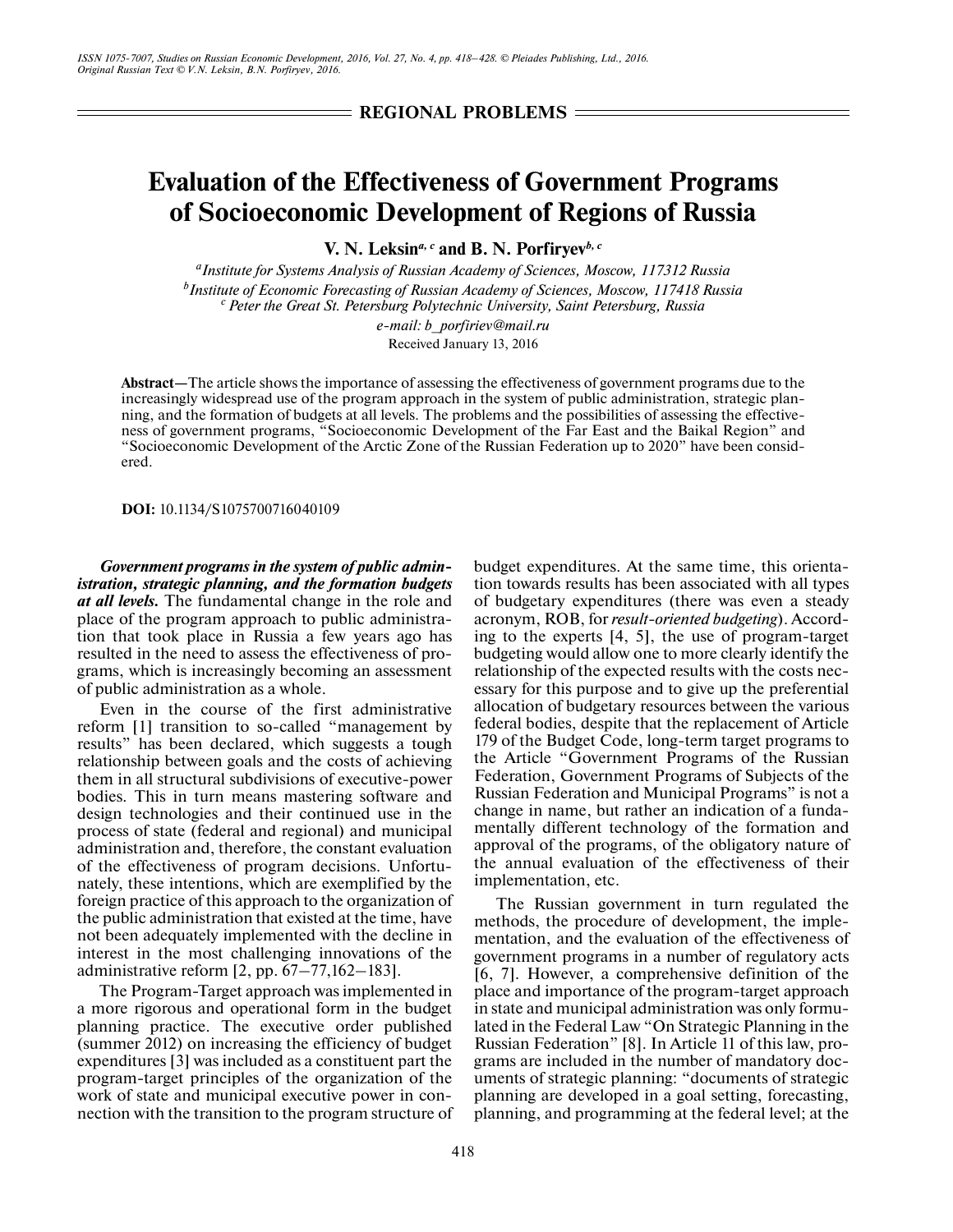level of subjects of the Russian Federation; and at the municipal level." Furthermore, documents of strategic planning, which are developed at the federal level in the context of goal-setting on the sectoral and territorial principle, include the strategy of spatial development of the Russian Federation and the strategy of socioeconomic development of macroregions (the most striking example is the Arctic zone of the Russian Federation), and the documents of strategic planning, which were developed in planning and programming, include government programs of the Russian Federation. As for programming, earlier in this law (Article 7, paragraph 7), it is called "activities of participants of strategic planning on the development and implementation of state and municipal programs aimed at achieving objectives and priorities of socioeconomic development and ensuring national security of the Russian Federation contained in the documents of strategic planning that are being developed to set goals." According to Article 3, paragraph 4, the latter are "definitions of directions, objectives, and priorities of socioeconomic development that ensure the national security of the Russian Federation."

In the context of the subject of this article, it is especially significant that the ideology of strategic planning in Law 172-FZ rigidly connects the development of all government programs with the purposes "to achieve the priorities and objectives of socioeconomic development and ensuring national security of the Russian Federation." The last, in turn, must be pre-defined in the strategy of socioeconomic development, in sectoral documents of strategic planning, in the strategy of spatial development and in the main directions of activity of the Government of the Russian Federation (Article 28).

The order of the Government of the Russian Federation of November 11, 2010 No. 1950-r [9] established a uniform list of government programs to be approved by the government. In accordance with the list, responsible executives should have developed 43 government programs for the Russian Federation. In 2011, two government programs were approved, i.e., "Accessible Environment" and "Information Society." In 2012–2013, 37 more government programs have been developed and approved. According to the Budget Code of the Russian Federation, in 2014, 39 government programs were updated and brought into compliance with the approved parameters of the federal budget for 2014 and the planning period of 2015– 2016. In the same year, 2014, the government program "Socioeconomic Development of the Arctic Zone of the Russian Federation up to 2020" was approved, 2015 was defined as the first year of its implementation. The actualization of government programs and bringing them into compliance with the approved parameters of the federal budget for 2015 and the planning period of 2016–2017 were not carried out due to the suspension of the corresponding rule of the Budget

Code of the Russian Federation up to January 1, 2016 [10].

By mid-2015, the Government of the Russian Federation had approved 39 government programs<sup>1</sup> grouped into the following five spheres:

(1) a new quality of life, i.e., health, education, family support and improvement of quality of life of socially unprotected population groups, development of the pension system, etc.;

(2) innovative development and the modernization of the economy, i.e., issues of developing industries, science, and foreign economic activity;

(3) balanced regional development, including regional policy, the development of macroregions, and interbudget relations;

(4) ensuring national security, e.g., defense capability and state security;

(5) an effective state, including federal property management, public finance management, the development of financial and insurance markets, foreign policy, and justice.

In the federal budget for 2016, more than 50% of total expenditures are dedicated to implementing government programs. The share of program costs in the budgets of individual regions of the country exceeds 70% and tends toward consistent growth.

*Concepts of the efficiency and effectiveness of government programs and methods of evaluating them.* The issue of evaluating the effectiveness of government programs is methodologically complex, which is determined last but not least by the insufficiently correct identification of the concepts of efficiency and effectiveness in the previously mentioned regulatory documents of the Russian Government, which determines the procedure for developing these programs. Thus, in paragraph 15 of the Resolution of the Government of the Russian Federation No. 588 from August 2, 2010 "On Approval of the Procedure for Developing, Implementing, and Evaluating the Effectiveness of the Government Programs of the Russian Federation," stated: "The planned effectiveness of a government program … is evaluated in order to assess the planned contribution of the results of the government program in socioeconomic development and to ensure the national security of the Russian Federation." In paragraph 16, it is specified that "an obligatory condition of evaluating the planned effectiveness of a government program is the successful (full) implementation in a timely manner of target indicators and indices of the government program planned for the period of its realization, as well as activities."

<sup>1</sup> Adoption of the government programs "Development of the Pension System for 2017–2025," "Development of the Military-Industrial Complex," "Ensuring the Country's Defenses," and "Socioeconomic Development of the Crimean Federal District up to 2020" was planned at a later date.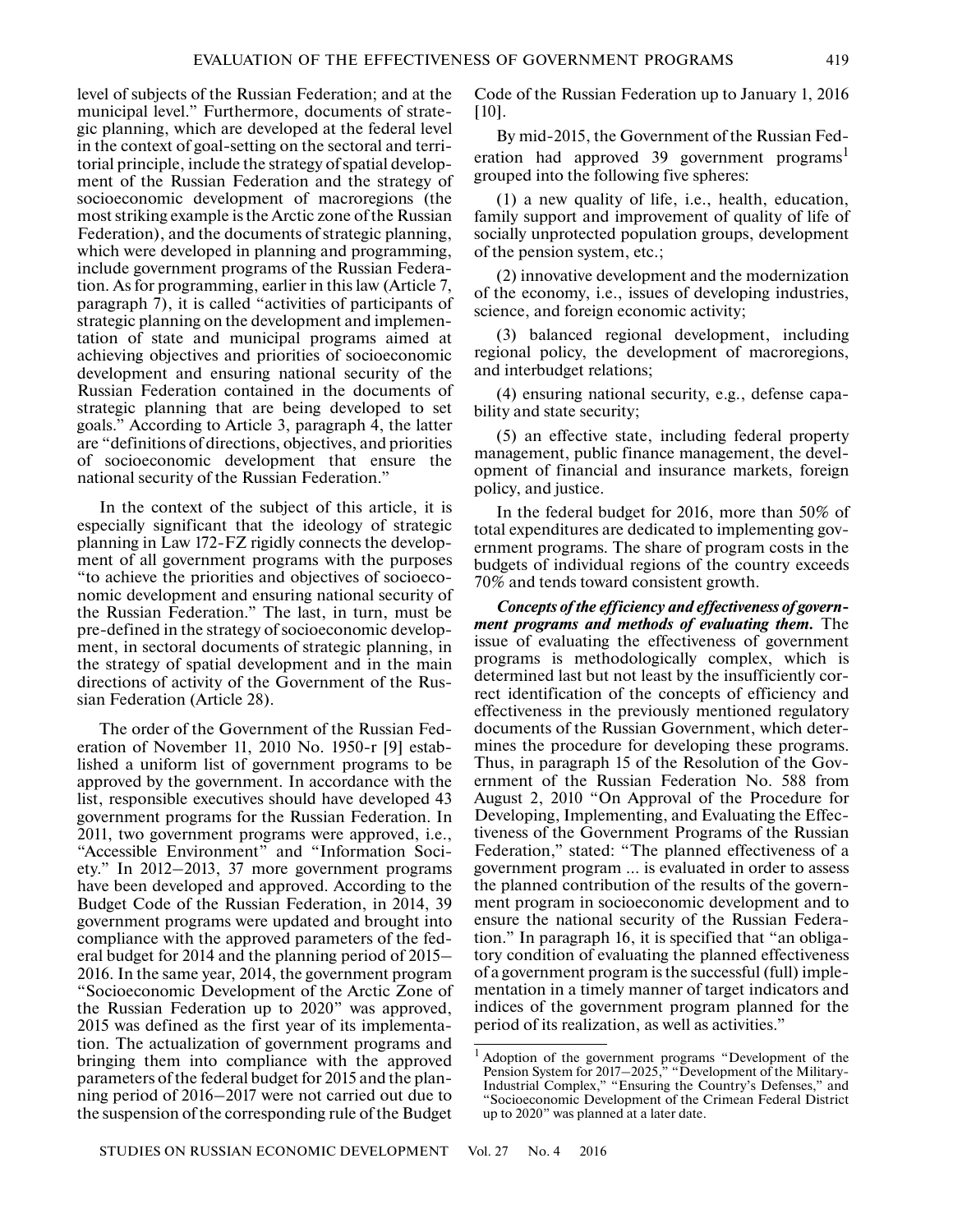It is also clarified that the following should be applied as the main criteria for the planned effectiveness of implementing the government program: "(a) the criteria of economic efficiency that take into account the assessment of the impact of the expected results of the government program on the various spheres of the Russian economy. Assessments can include both direct (immediate) effects on implementing the government program and indirect (external) effects that arise in conjugated sectors of the Russian economy and (b) criteria of social efficiency that take into account the expected contribution of the implementation of the government program to social development, indicators of which cannot be expressed in the valuation."

In an interesting study [11] evaluating the effectiveness of government programs, which takes into account the aforementioned broad normative interpretation of this concept, it is emphasized that "in both the budget legislation and the legislation on strategic planning, this is about evaluating the effectiveness of government programs. Thus, this term is understood fairly widely and includes assessing the degree to which the planned results and the socioeconomic effects of the implementation of the program are achieved" [11, p. 80]. Thoroughly analyzing the practice of evaluating the efficiency and effectiveness of government programs in the Russian Federation, authors of the study suggested several directions for its improvement, including, in addition to the calculation of the degree of achievement of indicators, the feasibility of taking into account their dynamics by calculating the index of effectiveness of government programs and its correlation with the level of funding. The proposed approaches to evaluating government programs have been tested based on the data on implementing government programs in 2014, which allowed one to reveal the government programs, the implementation of which meets criteria of efficiency, such as the savings of budgetary resources with a high degree of achieving efficiency indicators. It is impossible not to agree with the final conclusions of the considered study; the process of evaluating the effectiveness of government programs requires a greater orientation on taking into account the impact of the implementation of programs to achieve the final results. This requires both improving the quality of developing government programs, in particular ensuring the system's application of the requirements for forming efficiency indicators of their implementation), and the adjustment of methodological approaches to the evaluation [11, p. 98].

It seems that many of the methodological issues of estimating the effectiveness of government programs could be solved with a clear division of concepts of effectiveness and efficiency in them. We believe that the criteria of the effectiveness of government programs, particularly those belonging to the block "balanced regional development" and designed to exert

regulatory effects on the state of territorial systems of different scale and status, are not identical to efficiency in its traditional interpretation, which implies the ratio of the quantitatively expressed economic effect and the costs of achieving it.

With regard to assessing the effectiveness of the transformation of territorial systems, it is a separate and still poorly developed subject of economic science in connection with the timing spread and the difficulty of isolating the actual economic component of changes in the demographic, social-infrastructure, national-ethnic, natural-resource, environmental, and other potentials of the territory. Nevertheless, this it should be mandatory for this efficiency to be evaluated and taken into account, as government programs consist almost entirely of investment projects [12]. In order to assess their effectiveness (both economic and social), there is an elaborate methodological apparatus, which, in particular, is described in [13].

There are significant differences between the efficiency and effectiveness of government programs that were formulated many years ago; $^2$  since then, ideas of the effectiveness criterion were repeatedly reproduced as a special form of evaluation of programs in the context of various investigations. In connection with this, hereinafter, *effectiveness* is understood exclusively as the degree to which a set goals (expected results) are achieved, expressed in quantitative parameters, or in another form that allows one to perform such an assessment. Furthermore, the costs of achieving the set goal (it should be evaluated by the cost-effectiveness indicators); the qualitative or substantive assessment of this goal; or the social, political and other consequences are not important. The criterion is the degree of achievement of the result, i.e., fully implemented, partially implemented, to a certain percentage of completion, or not achieved. Therefore, the quantitative or extremely specific qualitative expression of goals becomes the main condition for assessing the effectiveness of government programs as targeted regulatory impacts on territorial systems, and clearly stated parameters of goals and subgoals of programs are the only possibility of the parametric decomposition of their overall effectiveness.

The aforementioned also defines other fundamental differences between evaluations of the efficiency of program solutions and evaluations of their effective-

 $2$  For example, in [14], of which more than ten editions have been issued, in the section "Program Mechanisms of State Regulation of Territorial Development," there are subsections titled "Expected Result and Its Price," "Efficiency," and "Effectiveness of Programs." In the latter it is noted that " we interpret the effectiveness of programs primarily as a measure of the compliance of its results with a set goal and, secondarily, the degree of approximation to the latter…. Upon assessing the impact of programs on the second criterion, it is important to correctly express the qualitative and quantitative parameters of the program goal as much as possible and, in some cases, also express the tasks that specify it" [14, pp. 356–357].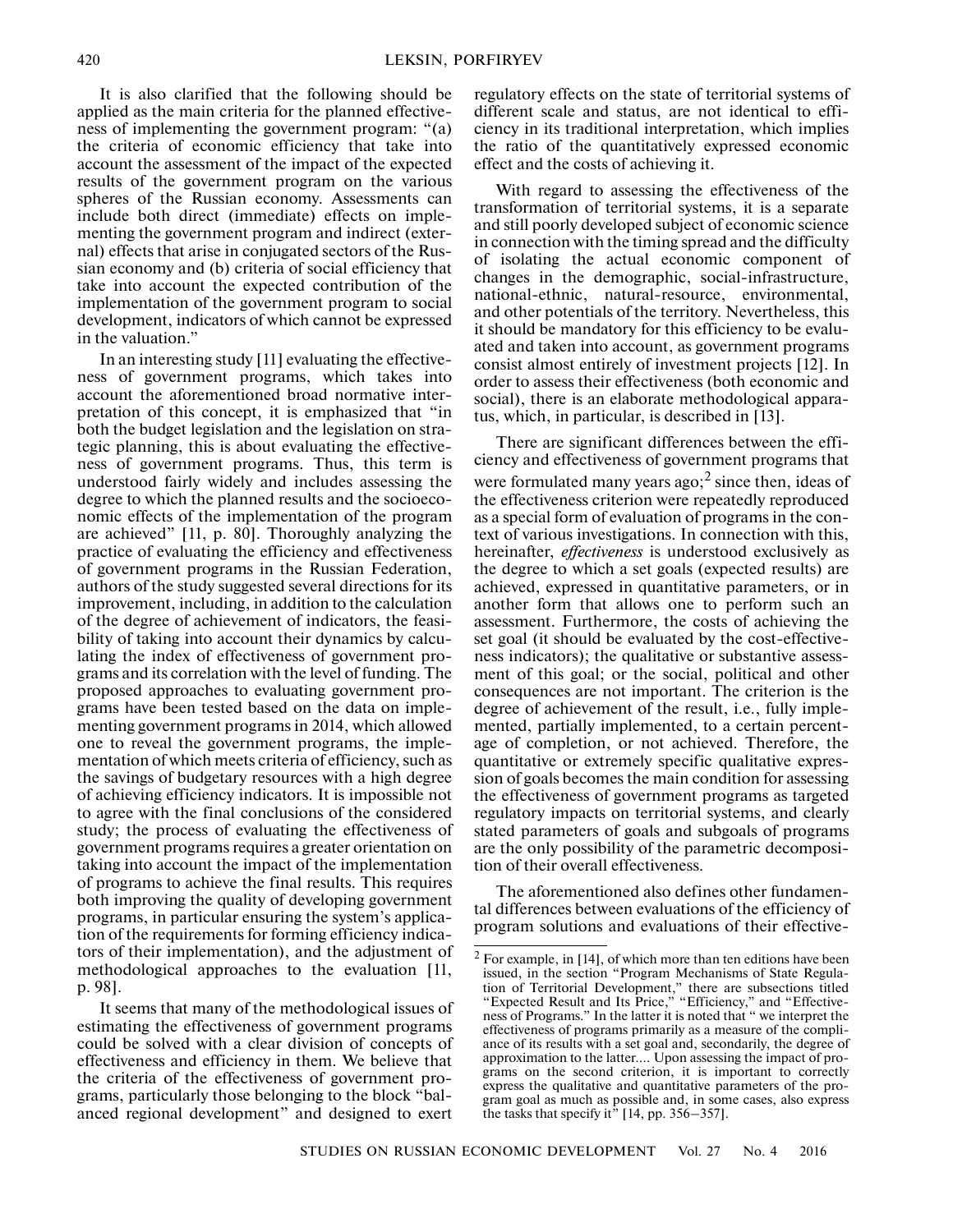ness. Efficiency can be assessed at all stages of development and implementation of programs, from the stage of preparatory substantiations for private projects, and effectiveness (in our interpretation of this term) can be only evaluated based on the fact by comparing the degree of already initiated implementation of the program and its particular tasks (subprograms, projects). Economic efficiency can be measured both on individual program projects and, considering the admissibility of integrated projects, including ranked assessments, on programs as a whole. The effectiveness of the majority of government programs in general (unless it is a program to create one whole object, such as a particular transport route) due to their multipurpose character is extremely difficult to estimate. In this case, the reliability of the future evaluation of the effectiveness of government programs directly depends on the concreteness of the formulation of goals and their parametric characteristics. This can be confirmed by comparing the possibilities of evaluating the effectiveness of two substantively similar government programs developed around the same time, i.e., "Socioeconomic Development of the Far East and the Baikal Region" and "Socioeconomic Development of the Arctic Zone of the Russian Federation up to 2020."

*Government program of the development of the far east and the baikal region: possibilities of evaluating effectiveness.* The Ministry of the Russian Federation on the development of the Far East was defined as the responsible executor of the first of the aforementioned programs [15] and eleven federal executive bodies were chosen as the participants of the program<sup>3</sup>; the feasibility of attracting the latter to directly participate in the program is beyond doubt. Formulations of the goals, objectives, and expected results of the considered program are consistently specified in its passport. Thus, it was initially stated that the program has two main goals, i.e., the accelerated development of the Far East and the Baikal region and improvement of the sociodemographic situation in the Far East and the Baikal region. The assessment of the achievement of these objectives in connection with the use of overly general concepts of *accelerated development* and *improvement* can be quite arbitrary.

Formulations of the tasks of the program slightly clarify the this question as follows:

"(1) the development of transport accessibility and the improvement of the quality of life in the Far East and the Baikal region due to the construction and

reconstruction of sections of automobile roads of regional significance;

(2) the provision of timely and reliable exports of goods manufactured in the Far East, as well as those in transit through the territory of the Far East and the Baikal region due to a significant increase in rail capacity and the development of seaports;

(3) the creation of a basis for improving the population's mobility in the Far East and the Baikal region by implementing the reconstruction of airports of regional and local importance [15]."

A further approach to assessing the effectiveness of the considered program contains formulations of the expected results (criteria) for its implementation: "(a) eliminating significant interregional disproportions of development based on advancing socioeconomic development of the macroregion;

(b) creating conditions of population growth in the macroregion and improving the overall quality of life;

(c) developing industrial and social infrastructure;

(d) implementing the potential of economic ties with the Asia-Pacific region;

(e) developing traditional activities and formation of prerequisites for creating the core of new high-tech industries in the mining and manufacturing industries;

(f) increasing the level of investment activity by using all types of resources (public, private, foreign);

(g) increasing the volume of investments by 2.2 times by the end of the Program;

(h) creating new high-performance workplaces and the more efficient use of labor resources;

(i) overcoming enclavization processes in the macroregion through the development of transport capacity;

(j) modernizing social infrastructure, including education, health, housing sector and providing a significant increase in the quality of human capital, the standards of quality of life, and social welfare; (k) population growth in the macroregion up to 10.75 million people by 2025 [15].

Each of the listed qualitative criteria for implementing the program may be expressed in quantitative parameters that allow one to assess its effectiveness as the degree to which these parameters are achieved at all stages of its ten-year implementation. In the considered document, some of these parameters (which are unfortunately rare in the practice of government programming) are proposed in a generalized form and include (%) the index of GRP growth (year to year), the index of GRP growth by running total to 2011, proportion of the macroregion in the GRP structure, the proportion of the macroregion in the structure of Russia's GDP, the proportion of manufacturing industries in the GRP structure of the macroregion, the growth index of investments at comparable prices (year to year), the population as of January 1 (million people),

 $3$  One of them  $-$  Ministry of Regional Development of the Russian Federation – was abolished by the beginning of the program. The rest include: Federal Agency of Maritime and River Transport, Ministry of Construction and Housing and Communal Services of the Russian Federation, Federal Air Transport Agency, Ministry of Health, Federal Agency for Railway Transport, Ministry of Energy, Federal Communications Agency, Federal Road Agency, Ministry of Education and Science of the Russian Federation and Federal agency for Fisheries.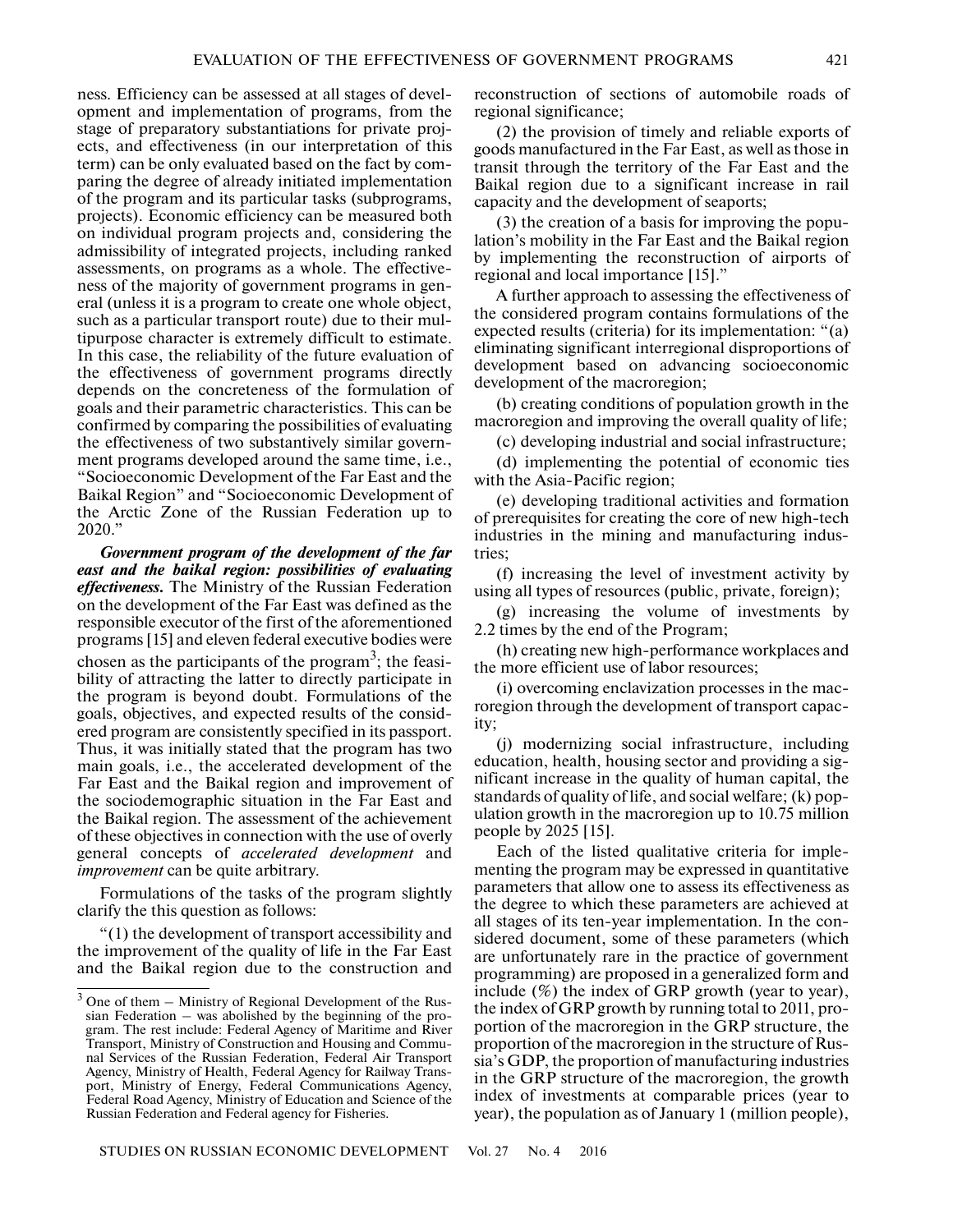and the proportion of the macroregion in the revenues of the consolidated budget of the Russian Federation. These criteria and parameters allow one to evaluate the effectiveness of implementing the program as a whole.

Similar criteria and parameters, i.e., in fact, the expected results of implementation of the program, are clearly stated for each of its subgoals, which allows one to assess the effectiveness of each component of the program. Thus, the final results of the subgoal of the "development of transport and energy infrastructure to ensure the accelerated development of the Far East and the Baikal region and to improve the investment climate in the macroregion" are characterized by the following quantitative parameters, including an increase by 681.2 km in the length of the automobile roads relevant to regulatory requirements for transport and operational condition, an increase in production capacity of ports by 15.65 million t, commissioning after the reconstruction of 40 airport facilities and landing sites of regional and local airlines, the construction of 48 sidings on the Baikal-Amur Mainline, and an increase in freight turnover in the Eastern ground of the Trans-Siberian and Baikal-Amur railways to 587.6 billion ton-km/year [15].

The content of the corresponding formulations set forth in the passport and in the basic text of another government program, "Socioeconomic Development of the Arctic Zone of the Russian Federation up to 2020," seems to differ fundamentally from the abovementioned formulation of the expected results of implementing the government program for developing the Far East and the Baikal region [16].<sup>4</sup>

*Government program for developing the arctic zone of the russian federation: specifics of evaluating effectiveness.* The Ministry of Economic Development of the Russian Federation was defined as the responsible executor of the program and the Ministry for the Development of the Russian Far East, the Ministry of Transport of the Russian Federation, the Ministry of Industry and Trade of the Russian Federation, and the Ministry of Foreign Affairs of the Russian Federation were chosen as the participants in the program. Increasing the level of socioeconomic development of the Arctic zone of the Russian Federation was announced as the purpose of the program, and strengthening the coordination of the activities of public authorities in the implementation of state policy in the Arctic zone of the Russian Federation and organizing the monitoring of socioeconomic developments in the area were specified as its tasks. So far, these tasks have not been set in any government program of Russia, nor in any subjects of the Russian Federation.

The program includes a single subprogram, i.e., "Coordination of the Activities of Public Authorities in the Sphere of Socioeconomic Development of the Arctic Zone of the Russian Federation" the purpose of which was defined as "creating a system for coordinating the activities of public authorities in the implementation of state policy in the Arctic zone of the Russian Federation," while its tasks were set as "improving the system of statistical monitoring of indicators of socioeconomic development of the Arctic zone of the Russian Federation and ensuring the effective management of public resources and legal regulation in the sphere of implementation of state policy in the territory of the Arctic zone of the Russian Federation and information support of the government program."

All of the aforementioned determines the specificity of evaluating the effectiveness of the program as the only one in Russia designed to coordinate the implementation of certain tasks of previously adopted government programs in the Russian Federation (federal target programs of the Russian Federation and activities of the federal targeted investment program) being implemented in the Arctic zone of the Russian Federation.<sup>5</sup> This is clearly evinced by the passport of the program as follows:

"Target indicators and indices of the program are reflected in other government programs of the Russian Federation implemented in the Arctic zone of the Russian Federation; the composition of indicators is defined in activities of the Interdepartmental Commission on the implementation of the state policy in the Arctic zone of the Russian Federation after the allocation of the Arctic zone of the Russian Federation in a separate object of statistical observation."

However, the belief was also expressed that

"the implementation of the Program along with the activities envisaged by sectoral government programs of the Russian Federation and federal target programs on the development of the Arctic zone of the Russian Federation will have a positive impact on ensuring national security of the country; growth of its international prestige; socioeconomic development of the Arctic zone of the Russian Federation" [16].

The evaluation of the effectiveness of the government program under consideration can either characterize the level of coordination of the implementation of tasks of other programs (an extremely complex object of assessment), or give the Arctic zone of the Russian Federation the status of an "object of statistical observation." In the first case, the assessment of

 $4$  Approved by the Resolution of the Government of the Russian Federation of April 21, 2014 No. 366 as amended by the Resolution of the Government of the Russian Federation of December 17, 2014 No. 1393 on the replacement of the abolished Ministry of Regional Development of the Russian Federation by the Ministry of Economic Development of the Russian Federation.

<sup>5</sup> The text of the program says: "All government programs of the Russian Federation act on the territory of the Arctic zone of the Russian Federation as an integral part of the Russian Federation. At the same time, some government programs pay special attention to the Arctic zone of the Russian Federation and allocate measures of public policy specific to this area" [16].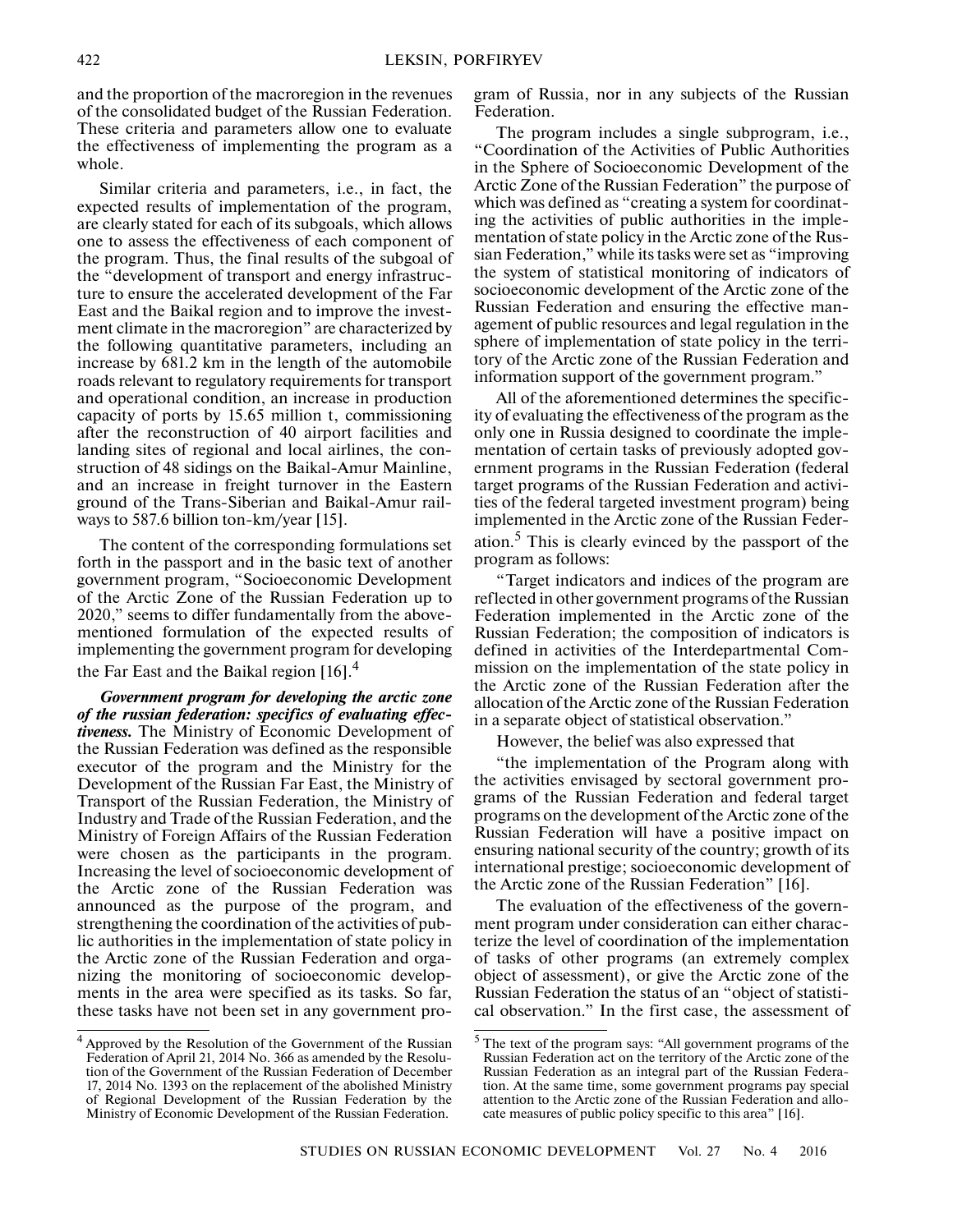the effectiveness of the whole complex of Arctic tasks and projects contained in coordinated programs should primarily be carried out with respect to these programs, which, however, differ significantly both meaningfully and chronologically.

In particular, these include the state program discussed above, "Socioeconomic Development of the Far East and the Baikal Region"; the federal target program "Risk Reduction and Mitigation of Consequences of Natural and Technogenic Emergency Situations in the Russian Federation up to 2015" in the government program of the Russian Federation "Protection of the Population and Territories from Emergency Situations, Provision of Fire Safety, and Security of People on Water Bodies"; federal target programs "Development of Transport System of Russia (2010– 2020)" and "Modernization of the Unified System of Air Traffic Management of the Russian Federation (2009–2020)" in the government program of the Russian Federation "Development of the Transport System"; and federal target program "Development of Civil Marine Equipment for 2009–2016" in the state program "Development of Shipbuilding for 2013–2020." In this regard, let us especially note a complex of programs for developing the social sphere, including the federal target program of education development for 2011–2015 in the government program "Development of Education for 2013–2020" and the federal target program "Culture of Russia (2012–2018)" in the government program "Development of Culture and Tourism for 2013–2020."

The versatile nature of assessments of effectiveness can be shown based on the example of tasks of just one program coordinated as part of the government program "Socioeconomic Development of the Arctic Zone of the Russian Federation up to 2020," namely, the government program "Environmental Protection for 2012–2020," which proposes organizing comprehensive research in high-latitude areas of the Arctic, including the North Pole drifting stations, studying climate change and its effects, assessing the hydrometeorological regime and climate resources, and developing data funds of Roshydromet and its research and expeditionary fleet. These assessments also provide the functioning of the system of the continuous evaluation of a negative impact on the Arctic of emissions of harmful (polluting) substances by sources located both inside and outside the territory of the Arctic zone of the Russian Federation. As part of the reconstruction of the Russian space observation system, launching and ensuring the continued operation of a space hydrometeorological system that consists of at least seven satellites (three geostationary meteorological satellites of the series "Elektro," three polar-orbiting satellites of the "Meteor" series and an oceanographic satellite), as well as creating and ensuring the continued operation of the "Arktika" space system (including two types of meteorological satellites of the "Molniya" type on highly elliptical orbits and at least two analogous satellites on low polar orbits) is expected.

The development of hydrometeorological and heliogeophysical support for activities in the Arctic will be carried out by restoring the level of hydrometeorological and heliogeophysical observations to the minimum necessary to meet the accuracy requirements of short-term weather forecasts and warnings of dangerous hydrometeorological events, including new large-capacity ships (with displacements of 3000–

10000 t) using automatic and automated measurement tools. In addition, it is necessary to construct and equip with modern equipment in order to monitor the condition and pollution of water areas in the Far East and the Arctic regions of Russia, as well as eight new medium-capacity research ships (with displacements of 200–300 t) in order to carry out work of federal significance in the Sea of Okhotsk, the Barents Sea, the White Sea, and other bodies of water. Activities are envisaged to in order create a database of complex research of marine environments, oceans, and seas, which is necessary in order to implement various types of marine activities in the Russian Federation, e.g., navigation along the Northern Sea Route, fishing, naval activities, and national defense.

The work is planned for repairing the damage caused by previous economic activity in the archipelago of Franz Josef Land, including the collection and disposal of barrel packaging and land reclamation. The elimination of the consequences of past economic activities of the oil and gas complex in the delta of the Pechora River in the territory of Nenetsk State Nature Reserve is also planned.

All of these program tasks require evaluating effectiveness in only one direction in order to implement the government program "Socioeconomic Development of the Arctic Zone of the Russian Federation up to 2020." At the same time, according to the "Strategy for Developing the Arctic Zone of the Russian Federation and Ensuring National Security up to 2020," which is claimed as the original concept document of developing the considered program, a number of directions of the development of the Arctic zone of the Russian Federation and ensuring national security is classified as a priority. These include the comprehensive socioeconomic development of the Arctic zone of the Russian Federation, the development of science and technology, the creation of a modern information and telecommunication infrastructure, environmental security, and international cooperation in the Arctic.

It is also stated in the strategy that the basic mechanisms of its implementation are the program, other government programs of the Russian Federation, and federal and departmental target programs, as well as sectoral strategies, regional and municipal programs, and programs of large companies that provide measures aimed at the integrated development of the territory of the Arctic zone of the Russian Federation. This mosaicism of coordination mechanisms in the considered government program, which is a collection of fragments of already adopted programs, is in contradiction with national significance of the Arctic megaproject and substantially limits the efficiency of the government program.

Both possibilities and problems of developing the subject list of criteria of the effectiveness of the program are illustrated by the subsection of its target. Initially, it states, e.g., that, "in accordance with the pri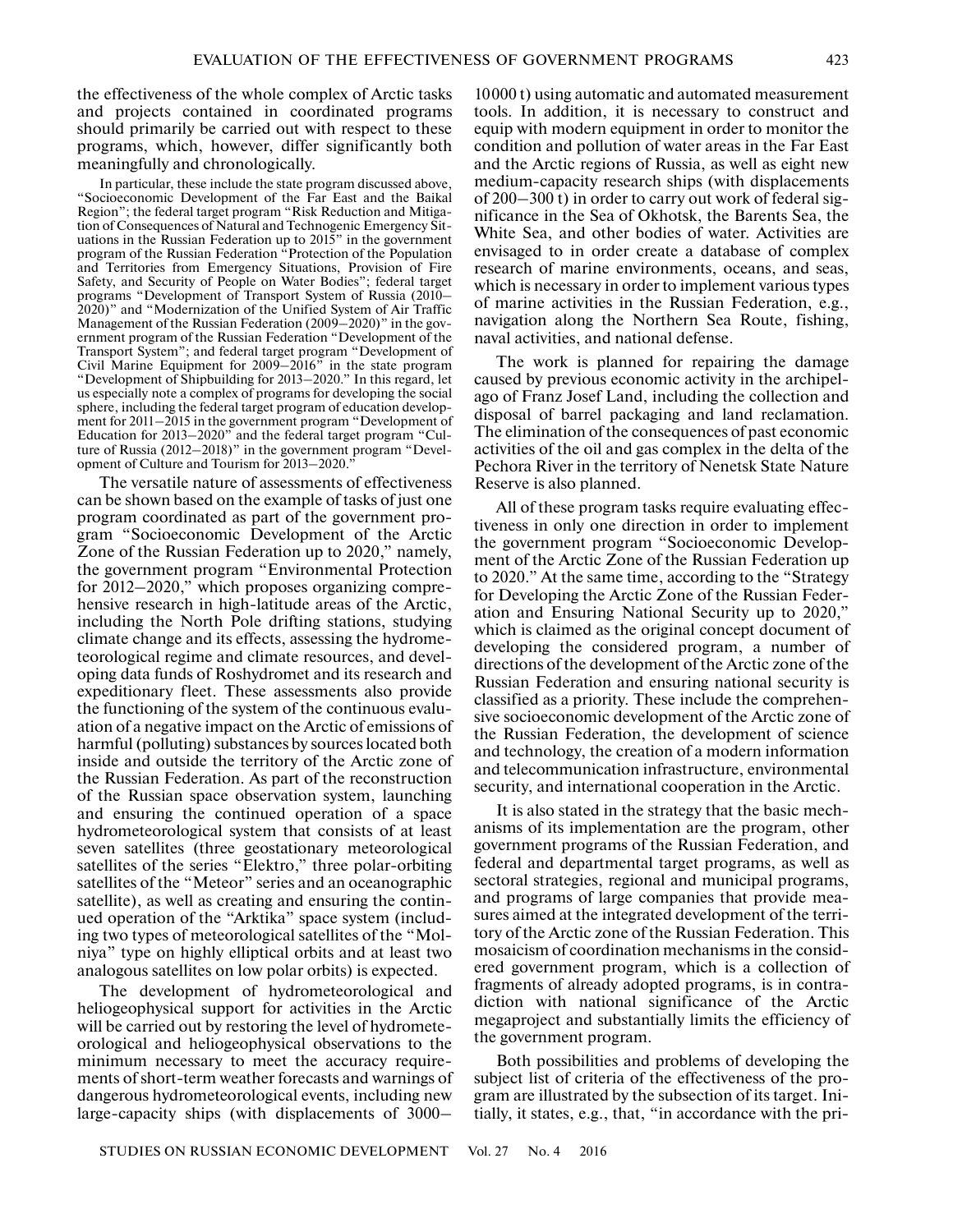orities of the state policy in the sphere of development of the Arctic zone of the Russian Federation and, in view of problems in its socioeconomic development, the goal of the program is to increase the level of socioeconomic development of the Arctic zone" [16]. However, a generally accepted criterion of "the level of socioeconomic development" of regions, and moreover, of megaregions (the most extensive and diverse of these regions is the approved Arctic zone of the Russian Federation), does not exist. As has been proved by scientific research and practical experience, neither GRP growth, nor growth in income and increased life expectancy in the population, nor any other single criterion cannot be considered satisfactory.

In the considered government program, it was also proposed to assume that the increase in the level of socioeconomic development of the Arctic zone will be achieved under the following conditions:

"(a) the expansion of the resource base of this zone in order to ensure the country's needs in various kinds of strategic raw materials;

(b) the establishment in this zone of favorable operational regime;

(c) the protection of the Arctic environment and the elimination of ecological impacts of business activities in the face of increasing economic activity and global climate change;

(d) formations in the area of a single information space;

(e) ensuring a high level of basic and applied research on the accumulation of knowledge and the creation of modern science and the geoinformation basis for managing the Arctic territories, including the development of tools to address defense and security tasks, as well as for the reliable functioning of life support systems and production activities in the natural and climatic conditions of the Arctic);

(f) ensuring the regime of mutually beneficial bilateral and multilateral cooperation of the Russian Federation with the Arctic states on the basis of international treaties and agreements, in which the Russian Federation participates."

It is assumed that

"the solution to this problem, including through the integration of issues of social development of the Arctic zone in the strategy of long-term socioeconomic development of the federal districts and subjects of the Russian Federation, sectoral strategies, and programs, will ensure the acceleration of socioeconomic development of the Arctic zone of the Russian Federation" [16].

In principle, it is necessary to select the quantitative parameters that correspond to the listed target criteria. As shown in our previous studies [17–22], the selection of parameters that would characterize qualitative changes in the level of socioeconomic development should be regarded as the main task, including the following:

(1) rational, i.e., the cost-effective and environmentally sound removal of any natural resources in conjunction with measures to restore their renewable potential;

(2) the balance of places of applying the labor and settlement system;

(3) the actual diversification of economic activities taking into account economically mutually beneficial links with other areas of the country and foreign countries;

(4) the actual provision of statutory rights of the indigenous population on territories of a traditional nature and rights that arise from the ethnic identity of members of this population;

(5) the consistency of measures of economic, social, and environmental policies of federal, regional, and municipal authorities in the territory of the Arctic zone;

(6) the coordinated involvement of the Russian business structures existing (and assuming to act) in the Arctic zone in the implementation of the strategy of integrated development of this zone;

(7) the widespread implementation of the principles of integrated development of all Arctic territories and statutory exclusive conditions in separate sectors (regions) of the allocated zone taking into account the characteristics of natural-climate, territorial, national, ethnic, or another nature common to the entire Arctic zone.

However, these clarifying criterial bases for improving the level of socioeconomic development should also be complemented by important positions, such as balancing national and corporate interests; applying the strictest environmental and ecological standards and the efficient use of resource-saving technologies; the rational combination of places of residence and temporary stay of people with the unconditional provision of modern conditions of their life support and basic social and cultural needs; the organic inclusion of the restored military presence in the overall concept of the integrated development of the Arctic zone [23]; and the ubiquitous and uninterrupted transport links both inside and outside the zone and the presence of measures of the special state regulation of labor, fiscal, national, and other relations.

The proposed procedure for clarifying and sweeping the approved goals and subgoals of the program in the system of criterial assessments of the effectiveness of its implementation is quite possible to carry out, but it requires making a significant adjustment to the program in the previously mentioned directions. This is also necessary in connection with the requirements of the Federal Law of June 28, 2014 No. 172-FZ "On Strategic Planning" (Article 3, paragraph 11), which normatively stipulates "the principle of measurability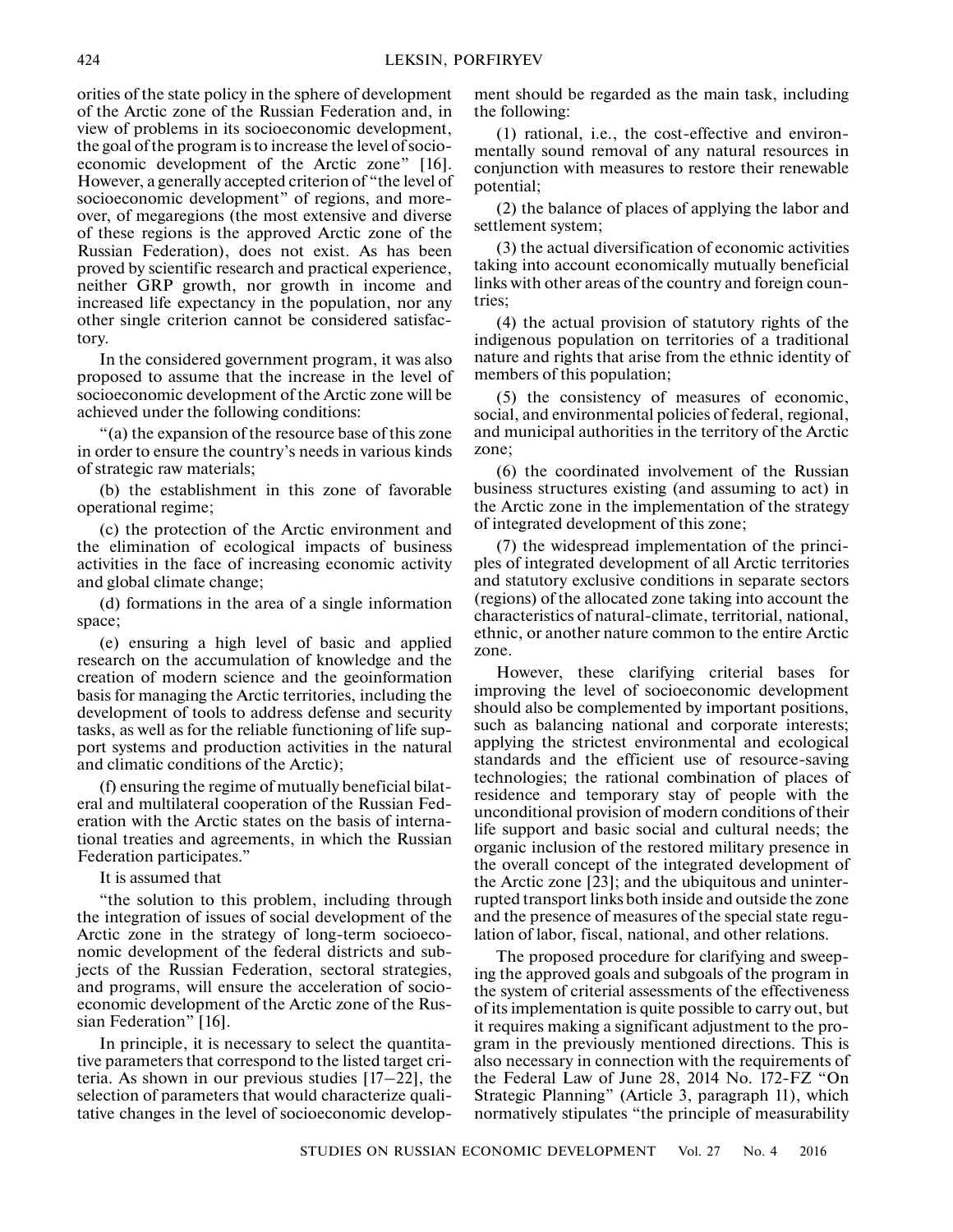of goals." It implies that "the possibility to assess the achievement of the goals of socioeconomic development and ensuring national security of the Russian Federation with the use of quantitative and (or) quality target indicators, criteria and methods of assessment used in the strategic planning process must be provided."

*Government program for developing the arctic zone of the russian federation: evaluation of the effectiveness in the context of the potential of regulatory impact.* When evaluating the effectiveness of the considered government program should be taken into account that the state of economic structures and territorial systems in the region is affected by almost all the regulatory actions of the state. Legal and economic environment of functioning of these systems and conditions for the formation and activities of social and other institutions in the territory of the Arctic zone are influenced by thousands of established federal laws and hundreds of new federal laws adopted each year, tens of thousands of annually updated regulations of the Government of the Russian Federation and federal executive bodies, and the regulations of subfederal and municipal authorities. All of them have the properties of regulatory impacts and, in recent years, a variety of materials, both official and prepared by well-known nongovernmental organizations, in particular "Business Russia," with assessments of the impact of adoption of legal documents on the socio-economic situation are not published by chance.

In particular, the practice of these assessments was regulated by the Resolution of the Government of the Russian Federation of December 17, 2012 No. 1318 "On the Order of Execution by the Federal Executive Bodies of Assessment of Regulatory Impact of Draft Normative Legal Acts, Draft Amendments to Draft Federal Laws and Draft Decisions of the Board of the Eurasian Economic Commission, and on Amendments to Some Acts of the Government of the Russian Federation" [24]. According to paragraph 15 of this Decree, a summary report (see [25]) for this evaluation "is formed by the developer using software tools of the official website and signed by the head of the structural unit of the federal executive authority responsible for the preparation of the draft act."

Furthermore, a report on the draft act, which has a high degree of regulatory impact, must contain the following information:

"(a) the degree of regulatory impact of a draft act;

(b) a description of the problem that the proposed method of regulation is directed at solving and an evaluation of the negative effects that arise from the problem;

(c) an analysis of international experience in the respective fields of activity;

(d) purposes of the proposed regulation and their compliance with the principles of legal regulation, program documents of the President of the Russian

Federation, and the Government of the Russian Federation;

(e) description of the proposed regulation and other possible ways of solving the problem;

(f) the main groups of subjects of entrepreneurial and other economic activities, as well as other interested parties, including public authorities, the interests of whom will be affected by the proposed legal regulation, the estimation of the number of these entities;

(g) new functions, powers, duties and rights of federal executive bodies, state authorities of the Russian Federation and local government bodies, or information about their change, as well as a procedure for implementing them;

(h) an assessment of the corresponding costs (potential revenues) of budgets of the budgetary system of the Russian Federation;

(i) new benefits, as well as responsibilities or restrictions for the subjects of entrepreneurial and other economic activities or change in the content of existing duties and restrictions, as well as a procedure for organizing their execution;

(j) an assessment of the costs and revenues of subjects of entrepreneurial and other economic activities related to the need to comply with the established obligations or restrictions or change in the content of these obligations or restrictions;

(k) information on the abolition of duties, prohibitions, or restrictions for the subjects of entrepreneurial and other economic activities $^6;$ 

(l) risks of solving the problem using the proposed method of regulation and risks of negative consequences;

(m) description of methods of controlling the effectiveness of the chosen method of achieving the goals of regulation;

(n) organizational-technical, methodological, informational, and other activities needed to achieve the stated goals of regulation;

(o) indicative indices, monitoring programs, and other ways (methods) of assessing the achievement of the stated regulation goals;

(p) the expected date when the draft act was entered into force, the need to establish transitional provisions (transitional period), as well as to experiment;

<sup>6</sup> Subparagraph "*l*" is set out in a new version, which entered into force on October 1, 2015 on the basis of Resolution of the Government of the Russian Federation of January 30, 2015 No. 83 [26]. According to the same Resolution, a consolidated report for draft acts with a medium degree of regulatory impact must contain the information specified in subparagraphs "*a*" – "*j*" and "*l*" – "*s*," and for draft acts with a low degree of regulatory impact it must contain the information specified in subparagraphs "*a*," "*b*," "*d*" – "*f*," "*l*," "*n*" and " $p$ <sup>"</sup> – "*s*" (see [26]).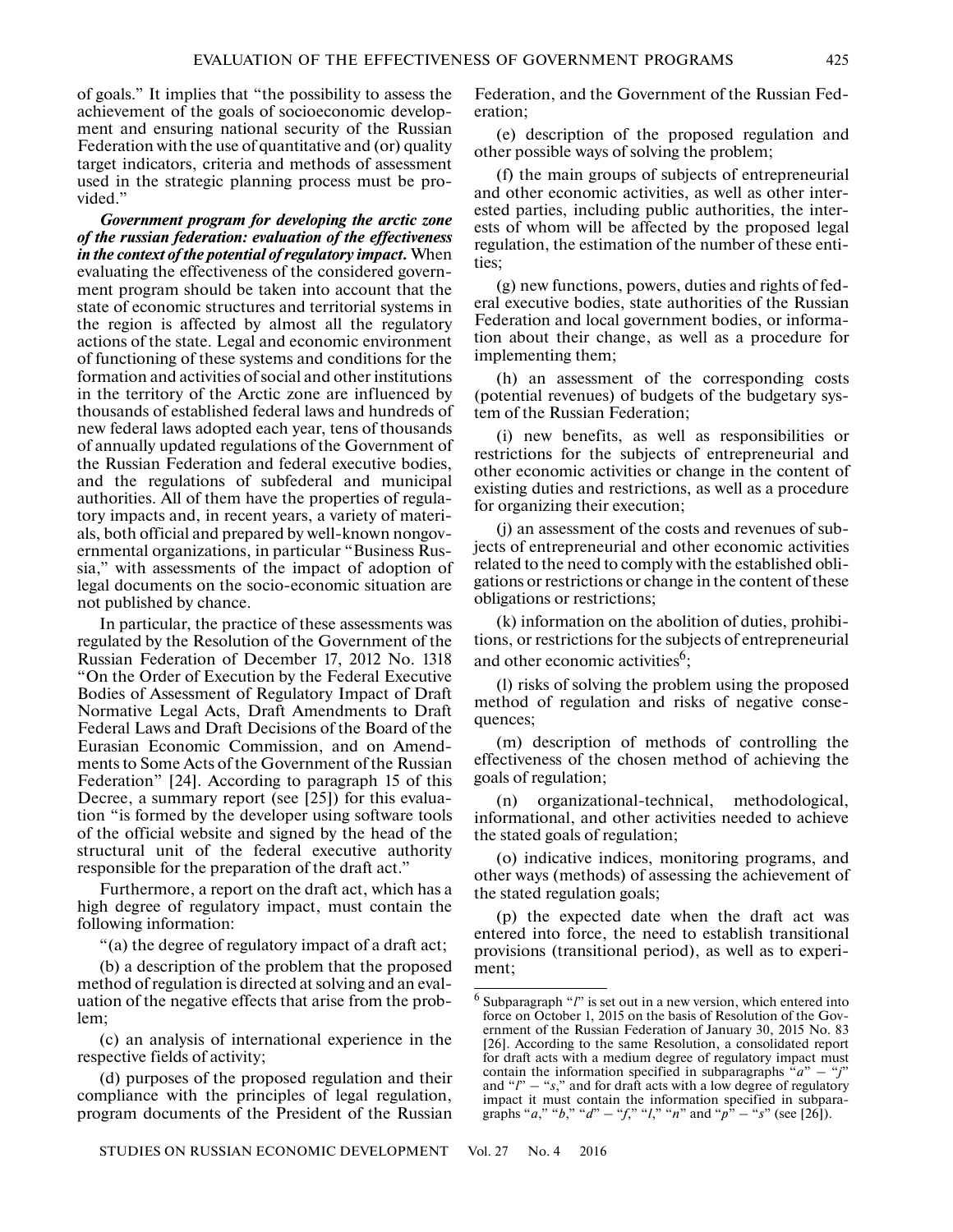(q) information about the placement of the notification, the terms of the submission of proposals in connection with this placement, individuals who submitted proposals and have considered their structural subdivisions of the developer;

(r) information about the performance of independent anti-corruption expertise of draft act;

(s) any other information that, in the developer's opinion, allows one to evaluate the validity of the proposed regulation" [24, 26].

All measures of the regulatory impact of federal, regional, and municipal authorities on the state of territorial systems of different levels as tools of the regional policy are only applied after certain regulations are adopted, but almost none of them pass the above procedure. The list of the most common measures includes about two dozen names, which can be divided as follows<sup>7</sup>:

1) the scale of regulatory impact on territorial systems can be divided into three groups (A, B, and C), in which group A has affects specific components and communications of the territorial system, group B affects the structure of this system as a whole, and group C affects the type of the territorial system;

2) the nature of regulatory impact can be divided into two groups, i.e., those that commonly occur and those that are exclusive and focused on a specific territorial system;

3) the duration of regulatory impact can be divided up as one-time, periodic, and long-term (continuous).

An analysis of the features of various regulatory measures that use the proposed classification of their impact on the state of businesses and territorial systems in the Arctic Zone of the Russian Federation allows one to obtain important typological characteristics necessary to meet the challenges of socioeconomic development in the Arctic. In particular, interbudget subsidization can be represented as a set of measures of regulatory impact that integrate types of impacts with the indices of the groups A, a, 1 or A, a, 2 (in symbolic form, respectively,  $\Sigma R_{A, a, 1}$  or  $\Sigma R_{A, a, 2}$ ); change in the distribution of taxes between the levels of the budget system in the form  $\Sigma R_{A, a, 2}$ ; the provision of direct investments in the construction of a large production facility depending on the scale of the system,  $\Sigma R_{A, b}$  or  $\Sigma R_{B, b}$ ; decision-making and the allocation of funds for the development of the internal market of the Arctic territories,  $\Sigma R_{B, b}$ ; the allocation and development of investments in the diversification of the economy of an Arctic single-industry city, Σ*R<sub>B, b, 3</sub>* or  $\Sigma R_{C, b, 3}$ ; the development of intra- and interregional transport infrastructure of the Arctic zone,  $\Sigma R_{B, b, 3}$ ; changes in the organizational-legal status of the Arctic territories,  $\Sigma R_{B, b, 3}$ ; and the implementation of the rehabilitation program of the Arctic depressed areas,  $\Sigma R_{B, b, 3}$  or  $-\Sigma R_{C, b, 3}$ , etc.

It is indicative that only three of the nineteen analyzed measures of regulatory impact on economic and social objects of the Arctic zone of the Russian Federation did not provide a long-term effect on their condition and only four did not have a long-term effect on the whole territorial system in general. Furthermore, the degree of influence on the condition of objects in the program and other regulations differed by several times due to the nature of the used measures and the features of the aforementioned objects.

This allows one to distinguish the following main types of transformation of economic structures and territorial systems in the Russian Arctic by the criterion of their sensitivity to particular regulatory impacts, i.e., fully managed, partially managed and unmanaged. Furthermore, the degree of manageability of each of these structures and systems may vary depending on certain regulatory impacts, so the assignment of these structures and systems to one of the above types of transformation can only be based on consideration of all available measures of regulatory impacts and their results. Institutional economic and legal analysis of the forms of the regulation of regional development, as well as the diagnosis of gaps and contradictions of the legislation in this area are set out in the collective monograph of the leading Russian experts [27]. Here, the method of assessing the regulatory impact of legal acts is clarified using criteria for implementing the development procedures and managerial decision-making.

Ideally, the goal of program and other regulatory impacts should be to bring a problematic, i.e., internally unbalanced, territorial system of the Arctic into the stable operation mode. Naturally, ways to achieve stability for particular types of economic structures, territorial systems, and their actual condition are different. Consequently, measures of regulatory impact should also be different taking into account their possible effectiveness in characteristics for the Russian Arctic conditions of abnormally dispersed type of settlements, Arctic monocities, specially protected areas, areas of new industrial developments, areas of compact residence of indigenous peoples, etc.

In the practice of modern public administration, the goals of bringing problematic (internally unbalanced) economic structures and territorial systems into stable operating mode or to keep them in this mode is rarely declared, and directions on using certain regulatory measures are most commonly referred to as *goals*. These are, e.g., the target substantiation of all measures without exception in the system of interbudgetary relations, programs to reduce unemployment, etc. The same applies to government decisions on the transformation of the condition of territorial

<sup>&</sup>lt;sup>7</sup> Designations A, B and C; (*a*) and (*b*); (1), (2) and (3) are indexes of the corresponding types of measures.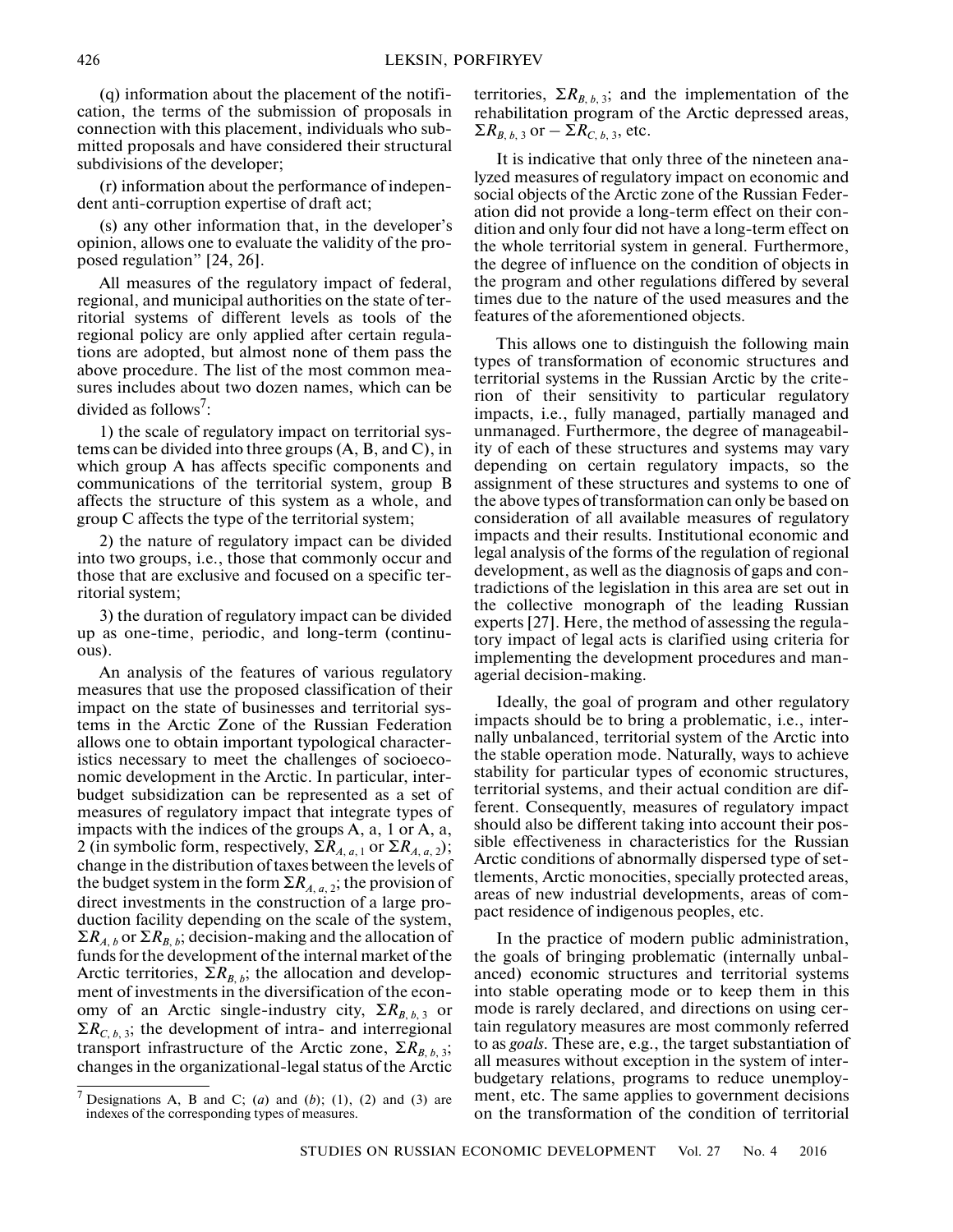megasystems, e.g., the Far East, the Baikal region, and the Arctic zone of the Russian Federation.

At the same time, achieving the desired effectiveness is initially complicated by several factors, including the subjective factor in decision-making, the expected a priori high effectiveness of regulatory impacts, the poor choice of institutions that implement these actions, the sluggish reaction of the key actors of the implementation of program solutions to the proposed regulatory impulses, and a lack of longterm government interest in regulating innovations. This can significantly distort the effectiveness of the adopted program "Socioeconomic Development of the Arctic Zone of the Russian Federation up to 2020" and identifies the need to evaluate its implementation taking into account the considered circumstances.

## ACKNOWLEDGMENTS

The article was prepared based on the results of research carried out with the financial support of the grant of the Russian Science Foundation (project 14- 38-00009) "Program-Target Management of Complex Development of the Arctic Zone of the Russian Federation" (Peter the Great St. Petersburg Polytechnic University).

<sup>1</sup>The article was prepared based on the results of the research carried out with the financial support of the grant of the Russian Scientific Fund (project 14-38-00009) "Program-Target Management of the Complex Development of *the* Arctic Zone of the Russian Federation" (Peter the Great St. Petersburg Polytechnic University).

## REFERENCES

- 1. Russian Federation Government Decree from October 24, 2005 no. 1789-p On Approval of the Concept of the Administrative Reform in the Russian Federation in 2006–2008. http://base.garant.ru/188767/.
- 2. V. N. Leksin, I. V. Leksin, and N. N. Chuchelina, *The Quality of Public Municipal Management and the Administrative Reform* (Evroproekt, Moscow, 2006) [in Russian].
- 3. Russian Federation Government Decree from June 30, 2010 no. 1101-r On Approval of the Program of the Government of the Russian Federation for Improvement of the Efficiency of Budget Expenditures for the Period up to 2012 and the Schedule of Events Aimed for Its Implementation in 2010. http://www. garant.ru/products/ipo/prime/doc/6639347/#ixzz3u-PDEXkXG.
- 4. Yu. V. Savel'eva and M. Yu. Savel'eva, "Program budgeting concept: Problems and prospects of implementation," Upr. Ekon. Sist., No. 11, 33 (2014).
- 5. E. E. Gubanova, Program budget: Regional level, in *Actual Problems of Economic Science: Materials II Int. Sci. Conf. (Ufa, April 2013)* (Leto, Ufa, 2013), pp. 101– 103 [in Russian].
- 6. Russian Federation Government Resolution no. 588 from August 2, 2010 On Approval of the Procedure for the Development, Implementation, and Evaluation of

the Effectiveness of the Russian Federation State Programs (ed. July 17, 2015). http://www.garant.ru/products/ipo/prime/doc/70485826/.

- 7. Order of the Ministry of Economic Development of the Russian Federation from November 20, 2013 no. 690 On Approval of Guidelines for the Development and Implementation of State Programs of the Russian Federation. http://www.rg.ru/2014/04/04/metodika-sitedok.html.
- 8. Federal Law from 28 June, 2014 no. 172-FZ On the Strategic Planning in the Russian Federation. Collection of the RF legislation from June 30, 2014 no. 26 (Part I), art. 3378.
- 9. Russian Federation Government Decree from November 11, 2010 no. 1950-r (ed. February 11, 2015) On Approval of the List of the Russian Federation Government Programs. Collection of the RF legislation from November 22, 2010 no. 47, art. 6166.
- 10. http://minfin.ru/ru/document/?id  $4=64713\&arctan 10$ rea id=4&page id=2104&popup=Y#ixzz3 uVCwkxNT.
- 11. V. Yuzhakov, E. Dobrolyubova, and O. Aleksandrov, "How to evaluate the effectiveness of government programs: Methodological issues," Ekon. Politika, No. **6**, 79–98 (2015).
- 12. V. N. Leksin and B. N. Porfir'ev, "Problems and prospects for the use of the project approach in the management of the development of the Russian Arctic," MIR, Mod. Innovation Dev. **6** (4), 10–19 (2015).
- 13. P. L. Vilenskii, V. N. Livshits, and S. A. Smolyak, *Evaluating the Effectiveness of Investment Projects: Theory and Practice* (PoliPrintServis, Moscow, 2015), 5th ed. [in Russian].
- 14. V. N. Leksin and A. N. Shvetsov, *The State and the Regions. Theory and Practice of the State Territorial Development* (URSS, Moscow, 1997) [in Russian].
- 15. Socio-economic development of the Far East and Baikal region. http://minvostokrazvitia.ru/upload/ iblock/b0e/gp\_mvr\_visual.pdf.
- 16. Russian Federation Government Resolution from April 21, 2014 no. 366 On Approval of the State Program of the Russian Federation Social and Economic Development of the Russian Arctic for the Period till 2020. www.rg.ru/2014/04/24/arktika-site-dok.html.
- 17. V. V. Ivanter, V. N. Leksin, and B. N. Porfir'ev, "Arctic megaproject in the system of state interests and public administration," Problem. Anal. Gos.-Upr. Proekt., No. 6, 6–24 (2014).
- 18. V. N. Leksin and B. N. Porfir'ev, "Re-development of the Russian Arctic: Issues of methodology and organization," Ross. Ekon. Zh., No. 2, 84–104 (2015).
- 19. V. N. Leksin and B. N. Porfir'ev, "Methodological bases of system diagnostics of the current situation and problems in the Arctic zone of Russia," Problem. Anal. Gos.-Upr. Proekt., No. 2, 47–59 (2015).
- 20. V. N. Leksin and B. N. Porfir'ev, "Re-development of the Russian Arctic as a subject of the systematic study of the public program-oriented management: Methodological issues," Ekon. Reg., No. 4, 9–20 (2015).
- 21. V. N. Leksin and B. N. Porfir'ev, "The new arrangement of the Arctic: The challenge and the socio-eco-

STUDIES ON RUSSIAN ECONOMIC DEVELOPMENT Vol. 27 No. 4 2016